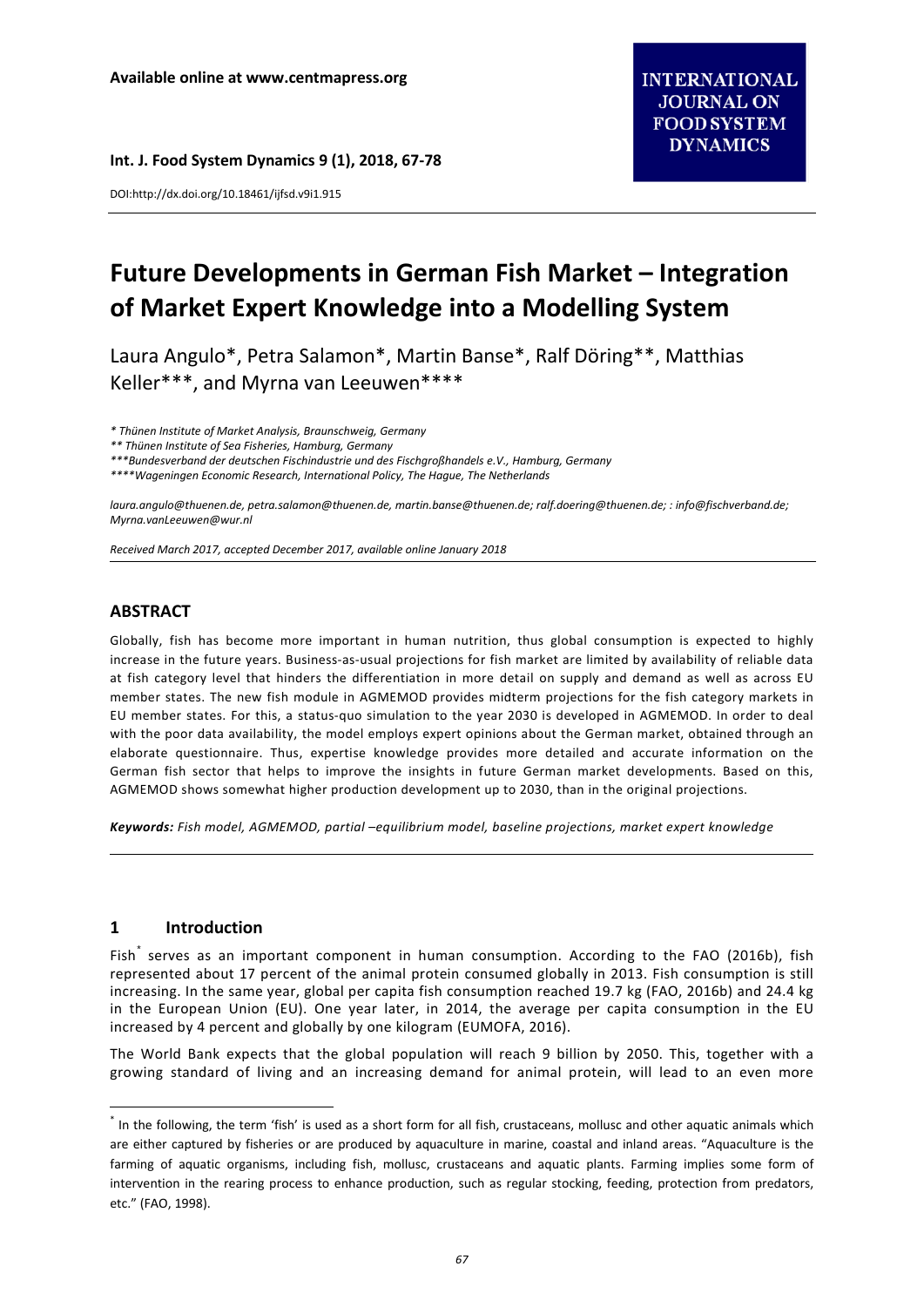significant rise in fish consumption (Msangi, S., Kobayashi, M., Batka, M., Vannuccini, S., Dey, M. M., and Anderson, 2013). However, the output of the world´s wild fisheries has stagnated. By 2013, about 58.1 percent of world marine fish resources were fully exploited and 31.4 percent already over exploited. This fact led to reduced overall landings<sup>[†](#page-1-0)</sup> over the last years (FAO, 2016b). In this context, aquaculture could play an important role in pushing global fish supply. In 2014, aquaculture contributed to total world fish production by about 44 percent (FAO, 2016b). With respect to the EU member states; for example, statistics show that imports cover 73 percent of their total fish demand in volumes (FAOSTAT, 2016). But currently, only around 10 percent of the EU's domestic production arises from aquaculture (Fishstat, 2016). An anticipated growth in aquaculture production will significantly influence price formation in fish markets and substitution between wild fish and aquaculture. Moreover, fish production and consumption trends differ highly across categories and among countries, influencing price dynamics as well. Thus, business-as-usual projections for fish supply and demand are needed to derive ex-ante impacts of, e.g., policy reforms, innovations in products and production systems, and consumer preferences.

Models such as the IMPACT Model (Delgado, Wada, Rosegrant, Meijer, and Ahmed, 2003), the AsiaFish Model (Dey et al., 2008) or the Aglink-Cosimo model (OECD-FAO, 2016) are applied to generate future changes in supply and demand of fish products. Although those models may partly disaggregate in supply at category level, they do not spell out prospects across different EU member states and fish categories. This fact is driven by data availability, which allows a differentiation mostly on the supply side. At a more disaggregated level a differentiation between wild and aquaculture fish becomes even more desirable as future trends are quite diverse across all the different segments. In contrast with the other models, AGMEMOD (AGricultural Member States MODelling, details see Chantreuil, Hanrahan, and von Leeuwen, 2012, Salamon et al., 2008), a partial equilibrium model framework, provides significant detail at EU MS levels and includes fish market information on top of its initial agricultural orientation. The fish module market has been implemented in AGMEMOD based on a database with annual data for different fish categories in member states. It covers seven fish categories (cephalopods; crustaceans; demersal marine fish; pelagic marine fish; molluscs excl. cephalopods; other marine fish species; freshwater and diadromous fish) for EU member states and other selected countries developed under the SUCCESS<sup>+</sup> project and is to be extended by four subcategories. The modelling system will allow the implementation of interactions with agriculture at a later stage. A differentiation between the two production systems: aquaculture and capture fishery, is possible only on the supply side but not on the demand side due to data limitations.

To cope with the lack of data, the model integrates expert knowledge for adjusting model parameters and to validate results. Expert opinions have been extensively used in different branches regarding this matter (Goulet, Jacques, and Pigeon, 2009; Krueger, Page, Hubacek, Smith, and Hiscock, 2012; Kuhnert, Hayes, Martin, and Mcbride, 2009). The incorporation of and rely on expert knowledge in modelling helps: to deal with the limited available data (Leal, Wordsworth, Legood, and Blair, 2007); to improve experimental data and prior estimations, and to adjust parameter values, according variable relationships (Kuhnert et al., 2009). Additionally, it also provides a better insight into the subject (Kuhnert et al., 2009), especially in cases on complex systems (Martin, Beshears, Milkman, Bazerman, and Sutherland, 2009). Experts may also explain impact mechanisms of policies and their implementation. With respect to technical progress along the supply chain experts can detail on effectiveness and likely implementation. Expert knowledge varies according to the depth of their work experience regarding to the subject. Therefore, it can be incorporated on different stages of the modelling process: since the design, data collection, design and discussion of scenarios, analysis of results, and for validation and verification of results (Voinov and Bousquet, 2010).

This paper deals with a differentiation of markets for a number of fish categories across member states integrating additional information provided by market experts to compensate for data gaps and to conduct validations of model outcomes to improve results. Thus the paper aims to explore possibilities 1) to further disaggregate fish categories and 2) to improve production and demand projections based on the opinion of market experts. The remainder of this paper is structured as follows: Section 2 presents the data sources and methodology for the fish modelling and for implementing the expert knowledge into the model. Section 3 describes the projection results and discussion. Section 4 concludes the outcomes of the empirical analysis.

<span id="page-1-0"></span>† Only a limited amount of fish is regulated by fishing rights.

<span id="page-1-1"></span><sup>‡</sup> Strategic Use of Competitiveness towards Consolidating the Economic Sustainability of the European Seafood Sector, European Research Project under H2020.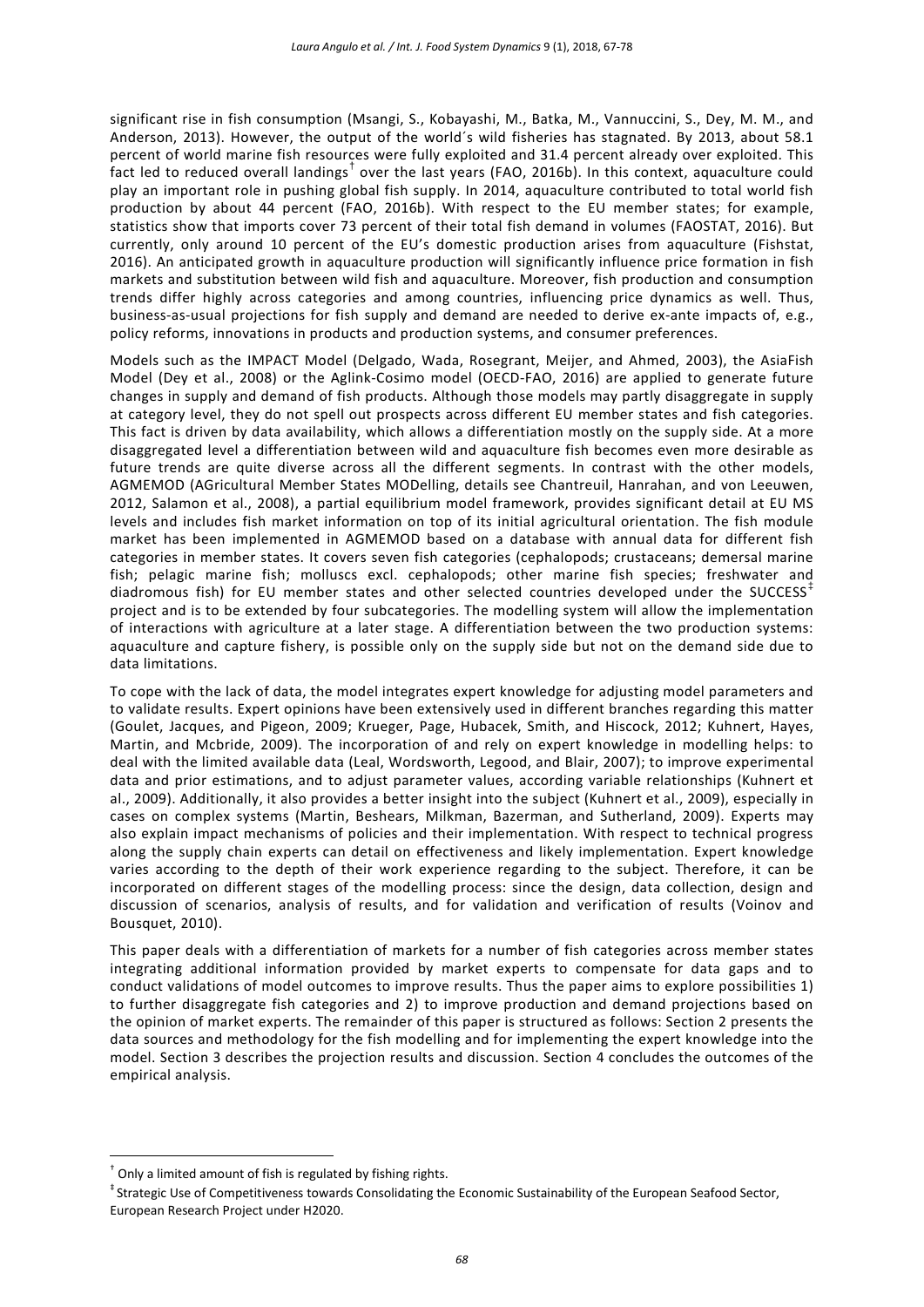# **2 Methodology and Data Source**

#### *MODEL*

Capture fisheries and aquaculture species are arranged following the group classification defined by (FAOSTAT, 2016)<sup>[§](#page-2-0)</sup>. Hence, in the paper and AGMEMOD fish module, only seven fish categories are considered. Although some of the categories do not cover "fish" in a biological sense we follow the FAO approach to comprise waterbased animals species used as food (seafood) into the group "fish":

- Cephalopods: This category includes i.e. octopuses, squids, cuttlefish, and nautiluses.
- Molluscs excluding cephalopods: This category comprises i.e. mussels, oysters and non-penaeid prawn.
- Crustaceans: This category covers i.e. shrimp, prawn, lobster and crab.
- Freshwater and diadromous fish: This category groups fish that live in freshwater and/or migrate between freshwater and saltwater such as carp, salmonids, tilapia, bream, etc.
- Demersal marine fish: This category refers to species that live and feed on or near the bottom of seas such as Plaice, angler, flounder, grouper, soles, etc.
- Pelagic marine fish: This category refers to species that inhabit the pelagic zone of the ocean such as Mackerel, tuna, anchovy, sprat, etc.
- Other marine fish: This category comprises other marine fish not included in pelagic or demersal marine fish category.

Currently, the AGMEMOD fish module includes endogenous variables describing the supply, demand, and price formation for each of the seven fish categories. Separate prices describe market outcomes which reflect the varying supply and demand conditions for both production systems, capture and aquaculture fishery. As the composition of trade within the fish categories varies significantly across countries, the applied unit values as price proxies lead to significant differences across the EU member states. Unfortunately, on the demand side a differentiation between capture and aquaculture is impossible due to insufficient information. In addition, consumers can often not differentiate between the different sources as their knowledge on fish and fish products is quite limited. Therefore, the demand is only expressed by one aggregate commodity, without distinguishing its source of supply. Trade is implemented as net-export (NETEXP), calculated within the model as the difference between total supply and total domestic use. Table 1 describes the endogenous variables defined in the AGMEMOD fishery module.

|                         | <b>Supply Variables</b><br><b>Description</b> |                                                                                                                         |  |  |  |  |
|-------------------------|-----------------------------------------------|-------------------------------------------------------------------------------------------------------------------------|--|--|--|--|
|                         | $(1)$ SUPPLY <sub>cc.comm</sub>               | Total supply for category COMM in country CC                                                                            |  |  |  |  |
| (2)                     | PROD_TYPE <sub>cc.comm."SPRa"</sub>           | Production of aquaculture fish category COMM in country CC                                                              |  |  |  |  |
|                         | (3) PROD_TYPE <sub>cc,comm,"SPRc"</sub>       | Production of caught fish category COMM in country CC                                                                   |  |  |  |  |
| <b>Demand Variables</b> |                                               |                                                                                                                         |  |  |  |  |
| (4)                     | $\mathsf{HDEM}_{\mathsf{cc}, \mathsf{comm}}$  | Total human demand for total fish category COMM in country CC                                                           |  |  |  |  |
| (5)                     | $TUSE_{cc,comm}$                              | Total domestic use for total of category COMM in country CC                                                             |  |  |  |  |
| <b>Price Variables</b>  |                                               |                                                                                                                         |  |  |  |  |
| (6)                     | $PD_{cc,comm}$                                | Domestic market prices for category COMM in country CC                                                                  |  |  |  |  |
| (7)                     | PC <sub>cc,comm</sub>                         | Domestic consumer prices for category COMM in country CC                                                                |  |  |  |  |
| (8)                     | PI <sub>cc,comm,fishprods</sub>               | Producer incentive price (fishery price plus any premium) of aquaculture<br>and caught fish category COMM in country CC |  |  |  |  |
| (9)                     | $PW_{comm}$                                   | World market price for tradeable category COMM                                                                          |  |  |  |  |
|                         | <b>Other Market Variables</b>                 |                                                                                                                         |  |  |  |  |
| (10)                    | NETEXP <sub>cc,comm</sub>                     | Net exports (supply <i>minus</i> domestic use) of category COMM in country CC                                           |  |  |  |  |

**Table 1.** Variables defined in AGMEMOD fishery markets

Source: Own compilation.

The endogenous variables on the demand side are directly influenced by the variation on prices, population, consumption trends and income. The supply side variables are affected by technological changes in production, prices, capital and labour costs (see Table 2 and Table 3). Note that the model template does not yet capture any policy measure or any fish stock representation, which are currently implemented.

<span id="page-2-0"></span>§ For detailed description see: FAO Term Portal under http://www.fao.org/faoterm/collection/fisheries/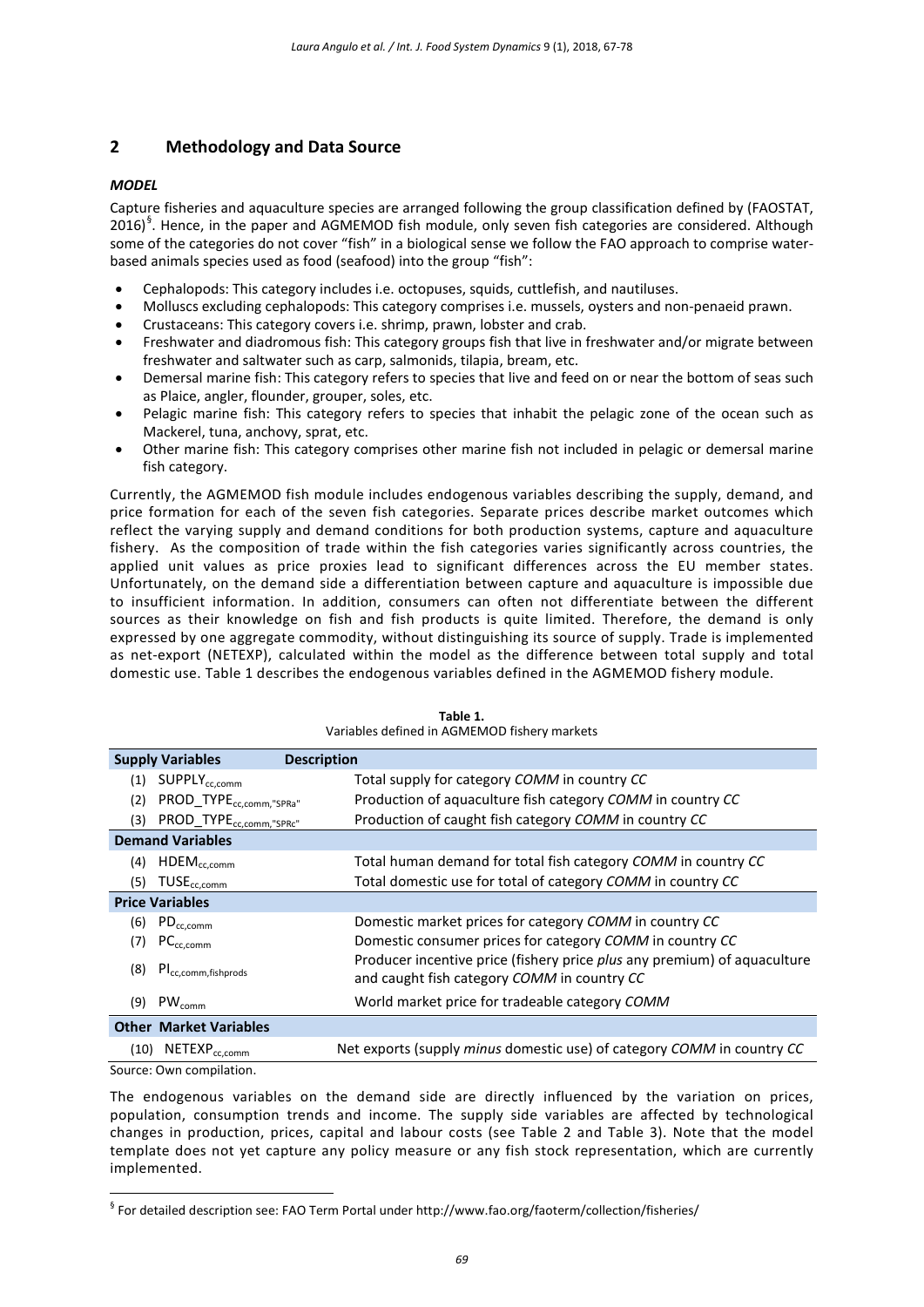| <b>Parameters</b>          |                            | <b>Description</b>                                                                   |  |  |
|----------------------------|----------------------------|--------------------------------------------------------------------------------------|--|--|
| Consumption trend          | hdem_tr <sub>cc,comm</sub> | Trends in private consumption of category COMM in country CC                         |  |  |
| Population                 | pop $gr_{cc}$              | Population growth rate in country CC                                                 |  |  |
| Income                     | inc $gr_{cc}$              | Income growth rate in country CC                                                     |  |  |
| Technical progress         | $tp\_gr_{cc.comm}$         | Technical progress in supply of category COMM in country CC                          |  |  |
| Capital Cost Index         | cap $ind_{cc.comm}$        | Capital Cost Index by production system for category COMM in<br>country CC           |  |  |
| Labour Cost Index          | $lab\_ind_{cc.comm}$       | Labour Cost Index by production system for category COMM in<br>country CC            |  |  |
| <b>Demand Elasticities</b> |                            |                                                                                      |  |  |
| Own price                  | elasth $d_{cc,i,i}$        | Elasticity of demand with respect to price in country CC                             |  |  |
| Income                     | $elastin_{cr}$             | Elasticity of demand with respect to income in country CC                            |  |  |
| <b>Supply Elasticities</b> |                            |                                                                                      |  |  |
| Aquaculture fishery        | $elastsp_a_{cc,i,j}$       | Elasticity of aquaculture production with respect to producer<br>price in country CC |  |  |
| Caught fishery             | $elasticp_{cc,i,j}$        | Elasticity of capture production with respect to producer price in<br>country CC     |  |  |

**Table 2.** Parameters defined in AGMEMOD fishery markets

Source: Own compilation.

**Table 3**. Supply and demand equations in AGMEMOD fishery market

| <b>Supply equations</b> |                                |                                                              |     |                                                                                                                                                           |  |  |  |  |
|-------------------------|--------------------------------|--------------------------------------------------------------|-----|-----------------------------------------------------------------------------------------------------------------------------------------------------------|--|--|--|--|
| (1)                     |                                | Caught fish production PROD_TYPE <sub>indCntr,com,SPRc</sub> | Ξ   | f (Pl <sub>indCntr,comm, SPRc</sub> , tp_gr <sub>indCntr,comm,</sub><br>lab_ind <sub>indCntr,comm, SPRc,</sub><br>cap_ind <sub>indCntr,comm, SPRc</sub> ) |  |  |  |  |
|                         | Aquaculture fish<br>production | PROD_TYPE <sub>indCntrc,com,SPRa</sub>                       |     | $=$ $\int (Pl_{indCntr,comm, SPRa}, tp\_gr_{indCntr,comm},$<br>$lab\_ind_{indCntr,comm, SPRC}$<br>cap_ind <sub>indCntr,comm, SPRc</sub> )                 |  |  |  |  |
| (3)                     | Total fish<br>production       | SUPPLY indCntr, comm                                         | Ξ   | PROD_TYPE <sub>cc.com,SPRc</sub> +<br>PROD_TYPE <sub>cc.com,SPRa</sub>                                                                                    |  |  |  |  |
| <b>Demand equations</b> |                                |                                                              |     |                                                                                                                                                           |  |  |  |  |
| (4) Human demand        |                                | HDEM <sub>indCntr,comm</sub>                                 | $=$ | f (PC <sub>indCntr,comm</sub> , pop_gr <sub>indCntr</sub> ,<br>inc gr <sub>indCntr</sub> , hdem_tr <sub>indCntr,comm</sub> )                              |  |  |  |  |
| (5) Total domestic use  |                                | TUSE <sub>indCntr,comm</sub>                                 | =   | HDEM <sub>indCntr,comm</sub>                                                                                                                              |  |  |  |  |

Source: Own compilation.

Elasticities are applied to cover the effects of change in prices, income and cost on production and consumption for each country and commodity represented in the model. For each country and fish category, elasticities taken from the literature (Asche, Bjørndal, and Gordon, 2005; Asche and Bjorndal, 1999; M. M. Dey et al., 2008; Fousekis and Revell, 2004) are incorporated in order to get an initial starting base for the calibration procedure.

## *DATA*

The model requires significant amount of historical data, ranging from endogenous variables (supply by production system, domestic use, trade, prices for different levels) to exogenous variables (income, population, Gdp, inflation, taxes, technical progress). Time series for the different fish categories are mainly compiled from two sources: FAO FishstatJ (Fishstat, 2016) and FAO Food Balance Sheets (FAO, 2016a). Both sources provide country level data on production, demand, and trade. Data on both production systems - capture and aquaculture fishery - is collected from the FAO FishstatJ (updated until 2014), while demand and trade data is obtained from the FAO FBS (available until 2011<sup>[\\*\\*](#page-3-0)</sup>). Supply,

<span id="page-3-0"></span><sup>\*\*</sup> This year 2017, the FAO FBS database has been updated until 2013. Based hereon, an update of the model database is planned.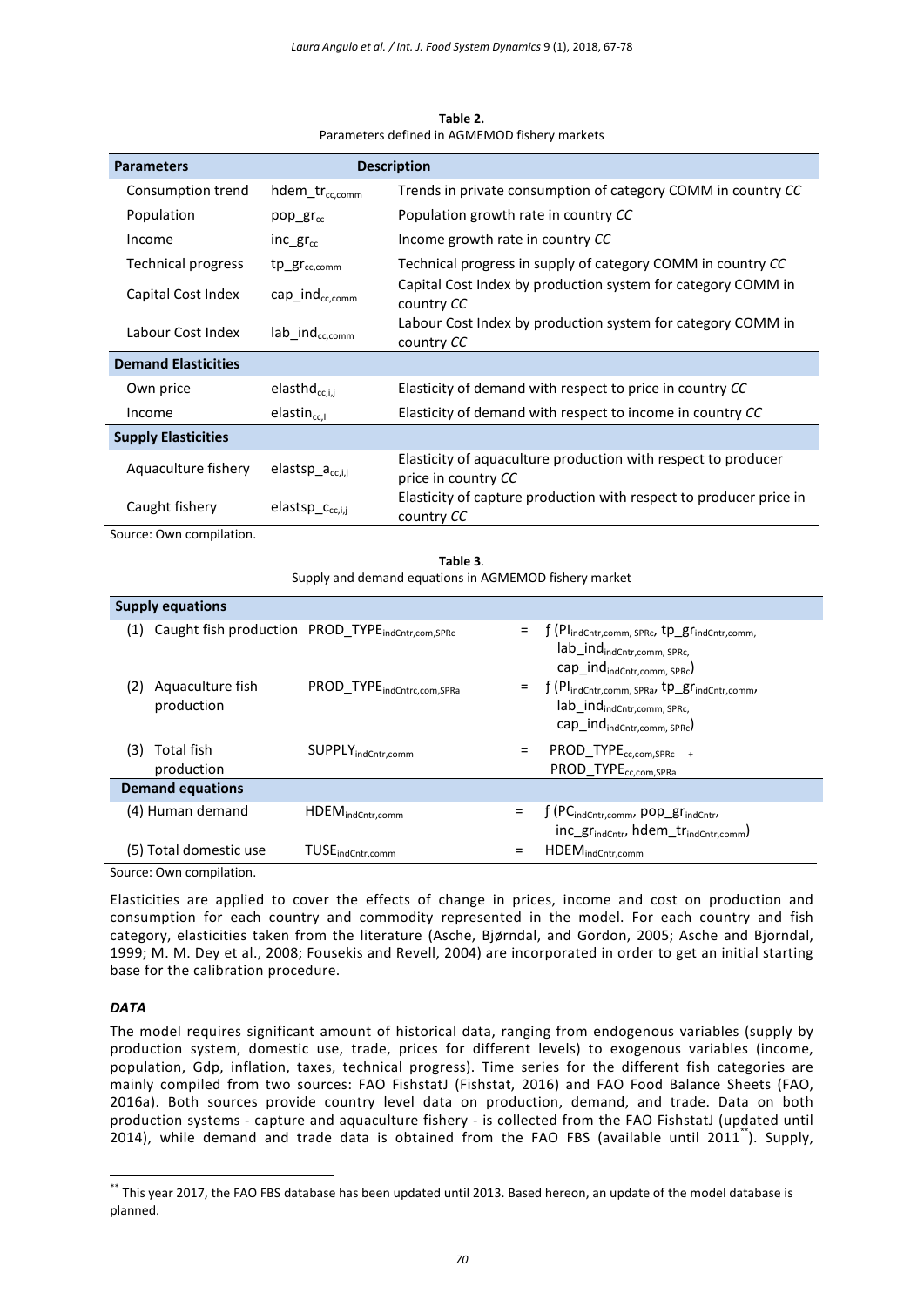demand, and trade are expressed in volume terms (thousand tons), while prices are expressed in value terms (US\$/100Kg). As prices by fish categories are not available in any of the FAO sources, the study uses proxies derived from production unit values for aquaculture and capture fisheries, and import unit values as a price proxy for domestic demand. Other exogenous variables, such as income and population growth, are incorporated from the U.S. Census Bureau, International Data Base (Bureau, 2015). Driver coefficients, relevant elasticities, and parameters are obtained from literature review and other models for the fish.

Several studies highlight difficulties with respect to available and reliable data for fish. In the case of agricultural and environmental modelling, specialised knowledge is included to improve models and provide more accurate outcomes. Through knowledge-based systems (KBS), professional knowledge on farmer practices is formalized in order to build advisory tools (Girard and Hubert, 1999). Krueger et al. (2012) present an extensive literature review focused on incorporating expertise of stakeholders and experts, into environmental modelling. In their study, they point to the importance of stakeholder's expertise for discussing the scope of the model and for creating new and extended knowledge. Expertise is considered as qualitative information integrated into mathematical models for, e.g., parameters. Likewise, the inclusion of expert knowledge on fish markets to project future trends is of considerable significance. Lamans (2003), for example, estimates a future increase of processed seafood demand in Greece but a decrease in marinated and canned products, based on expertise from the industry. Avdelas and Papaharisis (2006), with the help of a questionnaire, collect market experts´ opinions on past and future trends especially for organic and labelled products. Additionally, they request the validation of the historical development of the fishery market in Greece. Although there are some opposing views when validating the historical statistics and projections, experts agree on past and future production and consumption trends in general. They expect a rise in aquaculture products consumption and a preference for labelled products. Further, the FAO (2012) sets-up an expert panel to validate a baseline in the aquaculture and fishery sector, obtaining information to be included in their modelling parameters and modelling system. Likewise, Dey et al. (2004) implement exogenous variables trends and drivers in the AsiaFish model based on an literature review and opinion of market experts. In the same manner, Rab, Dey, and Ahmed (2002) calibrate elasticities of various groups of fish species. Expert opinions are used to analyse and develop fishery management policies aiming to figure values of key parameters. Tse and Khilnani (1989) develop the Fisheries System Management Model (FISYS) to integrate interaction among agents of the fish sector. Data not available in statistics or literature is obtained through consultations with experts. Also a range of values for parameters is collected to develop a base case and to establish later different scenarios as counterfactual to compare to the base with respect to parameter variations (Tse and Khilnani, 1989a).

Different approaches are used to elicit expert opinions about parameter values and to validate projections. One approach used in modelling is to contact directly and individually experts to derive values for key parameters (Leal et al., 2007). Under the FISYS, for example, knowledge of experts from different disciplines is collected via personal contacts from important fishery institutions, as well as through private communications (Tse and Khilnani, 1989b). Another widely applied method uses questionnaires whereas questionnaires depict, at first, the purpose of the model and the variables involved and then they try to deduct the corresponding parameters where data is not available (Martin et al., 2009). In these cases, experts receive instructions about how to answer the questions and are informed how their results will be implemented on the model. An alternative method is to present initial model outputs with their respective historical data. Experts have to compare the path of the projection and state the expectations of the future development of the key variables (Krueger et al., 2012). In this manner, feedback of experts is used to validate the initial projections. Another widely used approach is to establish workshops where draft results are presented to a group of selected experts with different backgrounds and perspectives to comment on the draft outcomes which, afterwards, will be reconsidered and revised respectively. The approach is mostly applied by big organisations like the EU Commission (Chatzopoulos, Fellmann, and Jensen, 2016) or the OECD in their medium-term outlook. Such an approach requires significant efforts and resources.

For this study, as data disaggregated by fish categories is not easily available, an explorative approach is tested in which market expert knowledge is exploited with the help of a questionnaire on one hand and on the other with an guided expert interview. The objective of the questionnaire is: first, to identify the fish sub-categories to be split from the initial categories, and second to validate the evolution path of fish demand and supply in Germany in order to adjust the estimates of the key parameters. This questionnaire is provided to market experts from the private sector and research institutions within the fishery sector involved in the SUCCESS Project which allowed a relatively easy access and a willingness to contribute. In the questionnaire, they are asked to state their opinion on the expected market development for four main variables: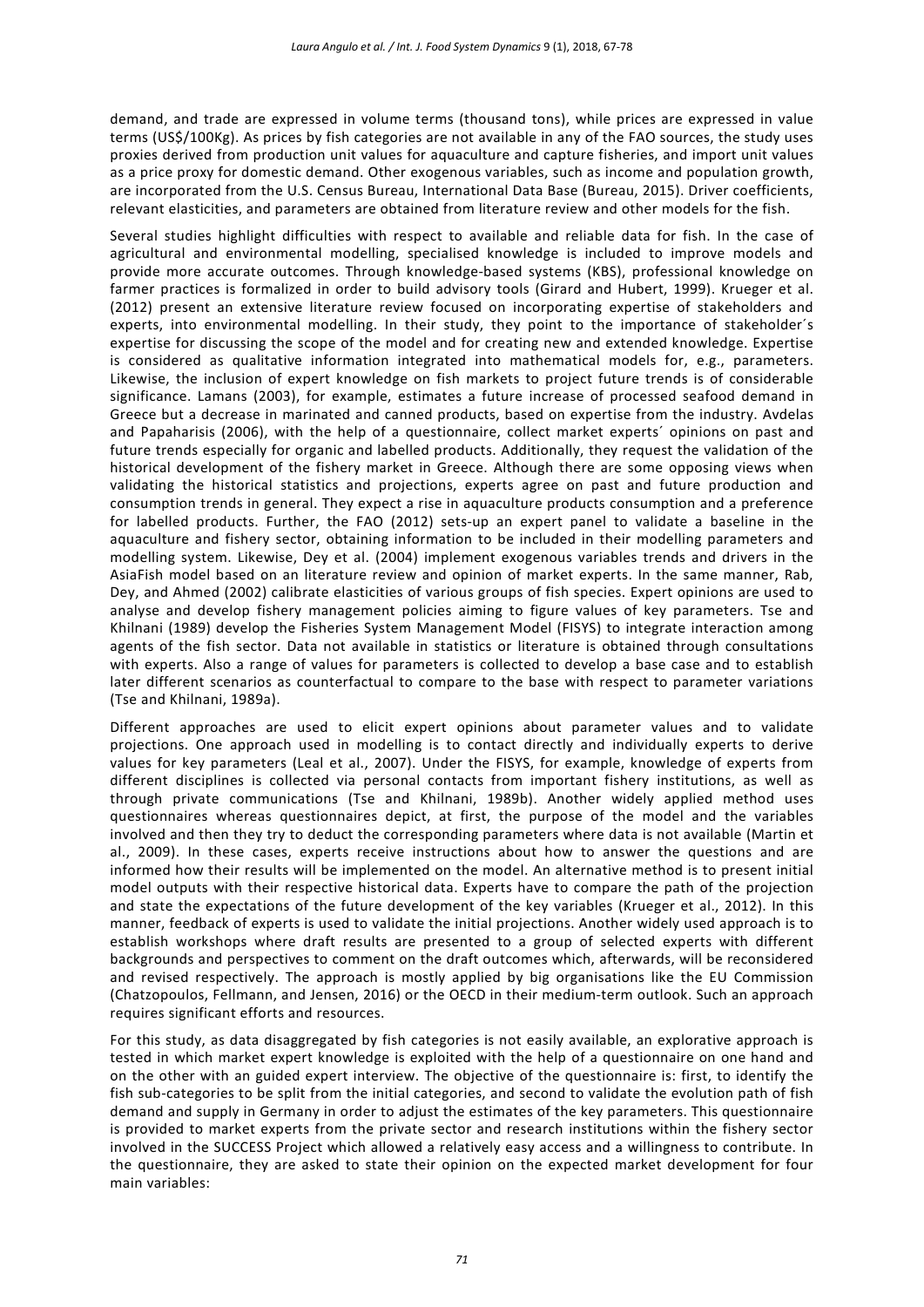- Demand side: included total use fish, such as feed use, food use, seed use and other uses, and is expressed in live weight (thousand tons).
- Aquaculture and capture production: included total production of fish, for aquaculture or under capture production, expressed in live weight (thousand tons).
- Import unit value: calculated as value of each unit imported, expressed in USD\$/100 Kg.

In the first section of the questionnaire the seven fish categories in the model are described: Cephalopods, mollusc exc. cephalopods, crustaceans, demersal marine fish, pelagic marine fish, other marine fish, and freshwater fish. Experts are requested to indicate, based on their work field and experience, species within each group which highly influence the price dynamics of the respective category. A second section displays figures of historical data and initial baseline projections for the four main variables for each of the seven fish categories. They comprise developments of the fish production, demand and import unit values from 1973 until 2011; followed by the baseline projections of each variable from 2012 until 2030 (see Figure 1).



**Figure 1.** Development and baseline projection for demersal marine fish production and consumption (thousand tons) and import unit value (US\$/kg) in Germany.

Market experts are asked to review and assess prior model results of each fish category. They were requested to provide their opinion regarding the behaviour of projected variables considering the historical data and the respective expected future trends. Besides, country specific or European wide sources for better data or estimates for, e.g., income elasticity of demand, own price elasticity of demand, and supply were collected.

To elicit information, two individual interviews are carried out, one with a fishery expert of a national institution and the second one with an expert of the private sector. The interviews help to clarify possible misinterpretation of the figures exposed, to resolve doubts, to add more detailed information to adapt the graphs in order to be more comprehensible for other interviewee. After revising and adapting the questionnaire, this was send via email, due to time and geographic constraints, to the other experts. Finally, expert judgements are collected and compared across each other in order to determine a range of values of parameters with respect to the different variables.

# **3 Results and Discussion**

Questionnaires reveal that a splitting of two categories: demersal marine fish, and freshwater and diadromous fish would be very helpful for further analysis of the fish market in the EU. Experts recommend evaluating *flatfish*, *whitefish*, and *salmonidae* separately as single categories. They state that *salmonidae* as a global commodity with an increasing aquaculture production, has a remarkable influence on the dynamics of the European market. Thus, it would be necessary to split *salmonidae* off from freshwater and diadromous fish category. In the same manner, the category demersal marine fish has to be first subdivided into *flatfish* and *whitefish*, and second, plaice (*Pleuronectes platessa*) has to be broken off from the subcategory *flatfish*. The expert views, thus, lead in an improved fish module of AGMEMOD. *Flatfish* is a general term for marine species including plaice (*P. platessa*), sole, turbot, brill, dab, lemon sole, Greenland halibut, megrim, and flounder. Its production has been increased over the years. Most trade in *flatfish* occurs across European countries. Although most *flatfish* is consumed in southern EU countries, Germany is an important consumer of *flatfish* as well. Within this group, plaice (*P. platessa*) is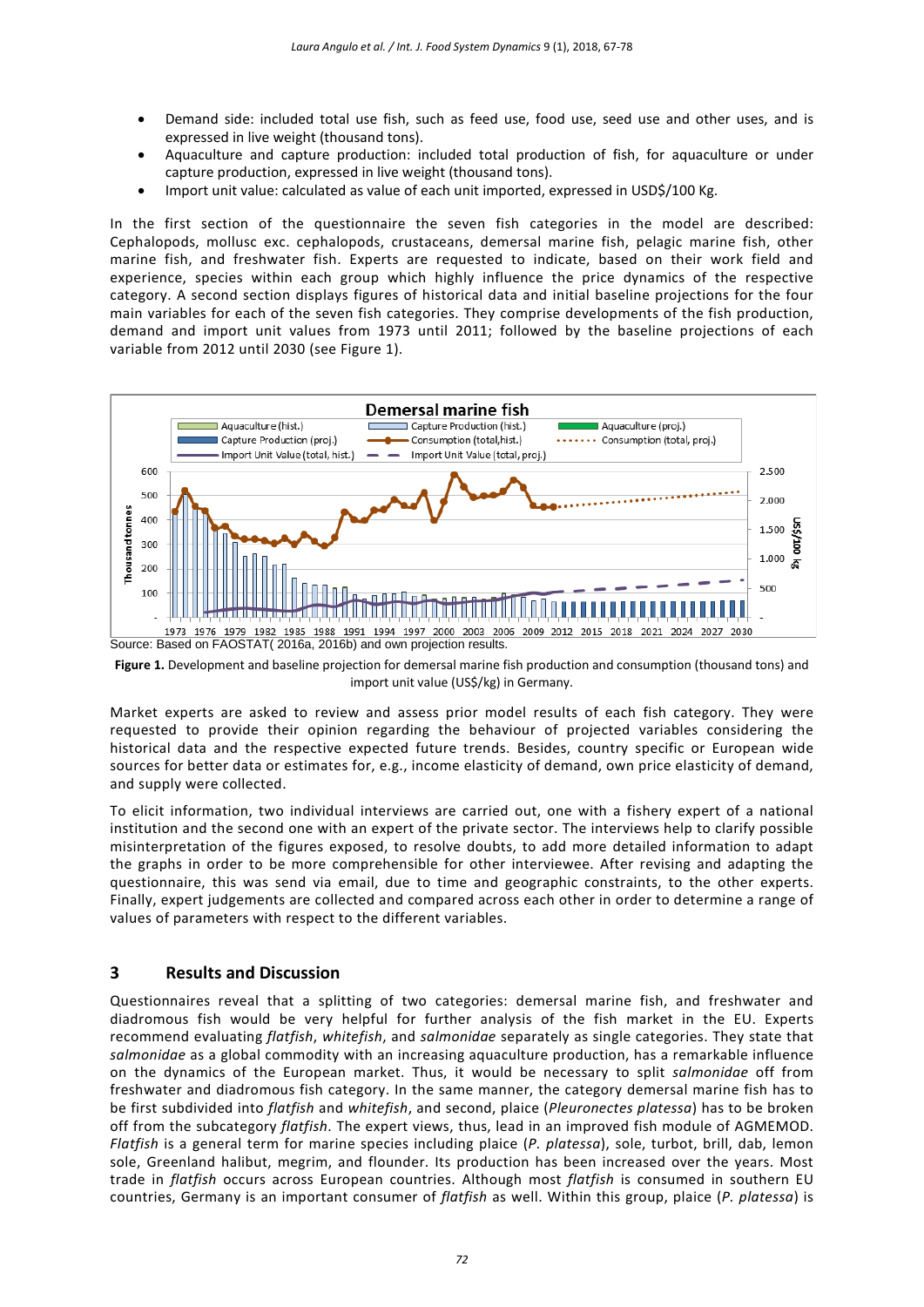one of the most important species. As it is considered a low-value *flatfish*[††](#page-6-0), plaice (*P. platessa*) competes with other low-value species. In addition, capturing of plaice has been subject in significant innovation in some European countries (the Netherlands) allowing to study impacts of innovation and of changed competitiveness among European fishery industry. Similarly, *whitefish* is a group which comprises fish species with dry and white flesh including cod, haddock, hake and ling. Because of its use for processed seafood products, *whitefish* is considered the most important fish group with respect to value, and the most important trade item across fish categories. Therefore, it has to be considered separately from the category demersal and marine fish<sup>##</sup>. Figure 2 presents the new species groups integrated into the modelling system, which cover *whitefish*, *flatfish* and *salmonidae*.



Source: 1.FAOSTAT (2016b), 2. based on own results including experts opinions

**Figure 2.** Disaggregation of fish groups after interviews with market experts.

Germany is a net-importer with respect to seafood and the main importer among the EU Member States. In 2011, about 16% of total seafood imports within the EU are designated to Germany, followed by Spain with 12% and France with 11% (FAOSTAT, 2016). Main traded fish categories in Germany are pelagic marine fish, demersal marine fish, and freshwater and diadromous fish. Together they represented 83% of total seafood net import in 2011. Fish production in Germany depicts some fluctuation during the last decade. Again, pelagic marine fish together with demersal marine fish and, freshwater fish and diadromous fish covers 86% of total German fish production in 2011. In the case of pelagic and demersal marine fish, total production comes from capture fishery, while in the case of freshwater and diadromous fish 54% is provided by aquaculture.

Projections on fish production in Germany are conducted under three scenarios. The first scenario includes the initial seven fish categories (Proj. 1). Initial baseline projection considers an improvement of production technology for both production systems: aquaculture und capture fisheries; as well as an increase in consumer preferences for fish. Thus, production and demand reflect technical progress, consumer trends, price, cost and income developments, respectively. For this purpose, parameters values were taken from literature (EUMOFA, 2016; STECF, 2014). As result, total fish production in Germany is expected to increase 8% from 2011 to 2030, while demand will rise by 20% (see Figure 3).

<span id="page-6-0"></span>†† According to experts, average prices by *flatfish* species vary widely. The lowest price is observed for plaice (*P. platessa*), 1

<span id="page-6-1"></span>euro per kg, while the highest price is observed for Sole, 12  $\epsilon$ / kg.  $**$  Information provided by experts involved in the SUCCESS project.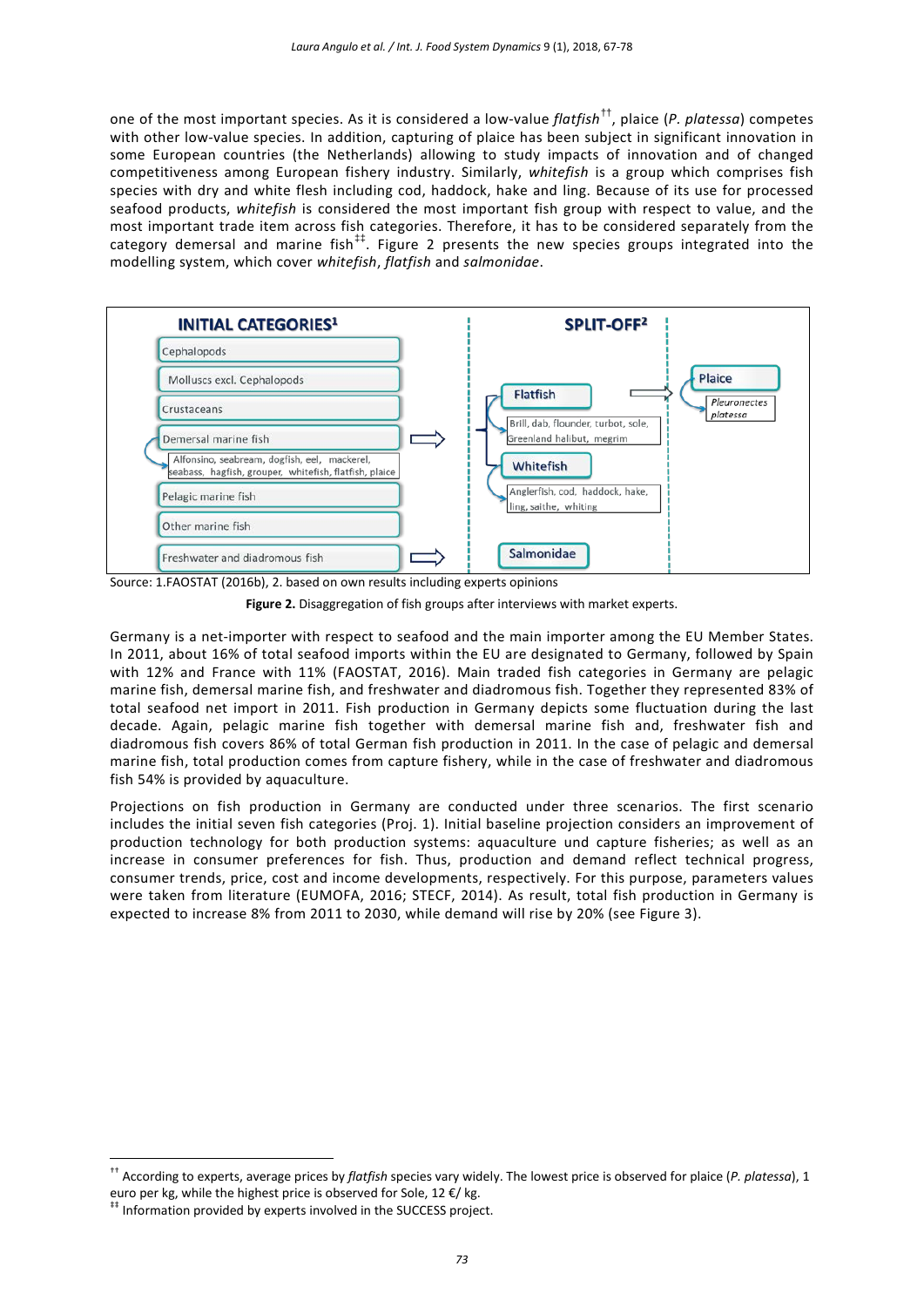

Source: Based on FAOSTAT (2016a, 2016b), and own projection results.

**Figure 3.** Development and baseline projection for fish production and consumption (thousand tons) in Germany.

Figure 4 depicts observed production levels for the main fish categories in Germany between 2001 and 2011, and first baseline projections for 2020 and 2030. Concerning capture production, draft projection results for the period 2011 to 2030 show a major production increase for demersal marine fish by 21%. In other categories, growth is quite limited, with an increase by 6% for freshwater fish production and 5% for pelagic marine fish production. In contrast, crustacean's production declines by 20%. Although other marine fish and cephalopods production sore up in projection period by 90% and 51% respectively, their production for 2030 is still negligible, under 280 tons for the first and 20 tons for the latter. In aquaculture systems, Germany produces mainly freshwater fish and other molluscs except cephalopods. The first displays an increase by 69% while other molluscs except cephalopods declines and will reach only half of the current level by 2030.



Source: Based on Fishstat (2016) for year 2001 and 2011, and own projection results for year 2020 and 2030. Note: There is no capture production of other mollusc excl. cephalopods.

Figure 4. Production of main fish categories in Germany (thousands tons).

Experts confirmed the historical path for Germany, as it has been extracted from the statistics. However, they divert from the draft baseline for crustaceans, demersal marine fish, pelagic marine fish, and freshwater fish production. They agree that the production projection presented in the drafts results for all fish categories were very discreet. Therefore, a second baseline was established covering expert statements and responses to questionnaires (Proj. 2). Expert validation is especially on recent developments in production, consumption and trade, new regulations in the sector and expectations on future fish stocks and their developments.

Regarding crustacean production projection, experts point out that current fishing gears for shrimp fishery are gradually replaced by more sustainable ones, slowing down the declining crustaceans capture production (Figure 5). In the case of freshwater and diadromous fish, experts confirm an increasing preference for regional fish. This highly influences aquaculture production of freshwater and diadromous fish. However, an increasing demand of freshwater and diadromous fish will stimulate capture production as well, although in a lesser degree. Therefore, capture production will increase slightly more than the results presented under the baseline 1 (Figure 5).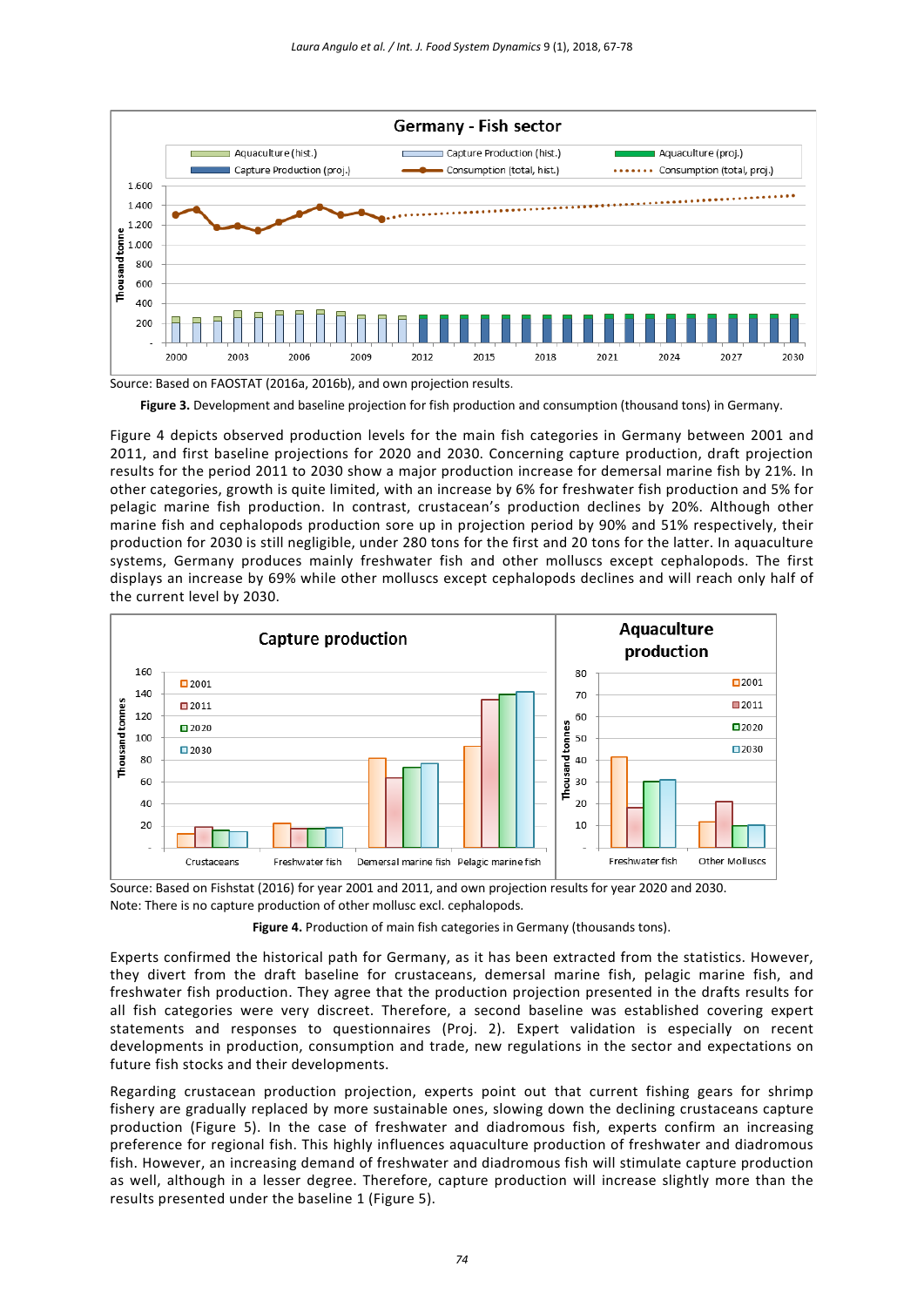Based on the status of the Maximal Sustainable Yield (MSY) of pelagic marine fish, experts render a slow increase in production during the first years followed by a more explicit growth during the last years of the period. Also, capture production of demersal marine fish is directly linked to MSY. Experts assume recovery fish stocks during the first decade leading to an important increase for the next years until the end of the period (Figure 5).



Source: Based on Fishstat (2016) for year 2011, and own projection results.

**Figure 5.** Capture production of crustaceans, freshwater fish, demersal marine fish, and pelagic marine fish under baseline projection 1 and baseline projection 2 (thousand tons).

Demersal marine fish is given a special consideration, as it is later split in two fish categories: *flatfish* and *whitefish*, and an additional subcategory: *plaice* (*P. platessa*). Therefore, using the model including expert knowledge, a third scenario displays the baseline projection of demersal marine fish excluding plaice (*P. platessa*) production (Proj. 3).



Source: Based on own projection results.

Note: Proj. 1: initial baseline projection.

Proj. 2: baseline projection including expert opinions.

 Proj. 3: baseline projection including expert opinions and excluding plaice (P. platessa) from the demersal marine fish. **Figure 6.** Capture production of demersal marine fish in Germany up to 2030 under three scenarios (thousand tons)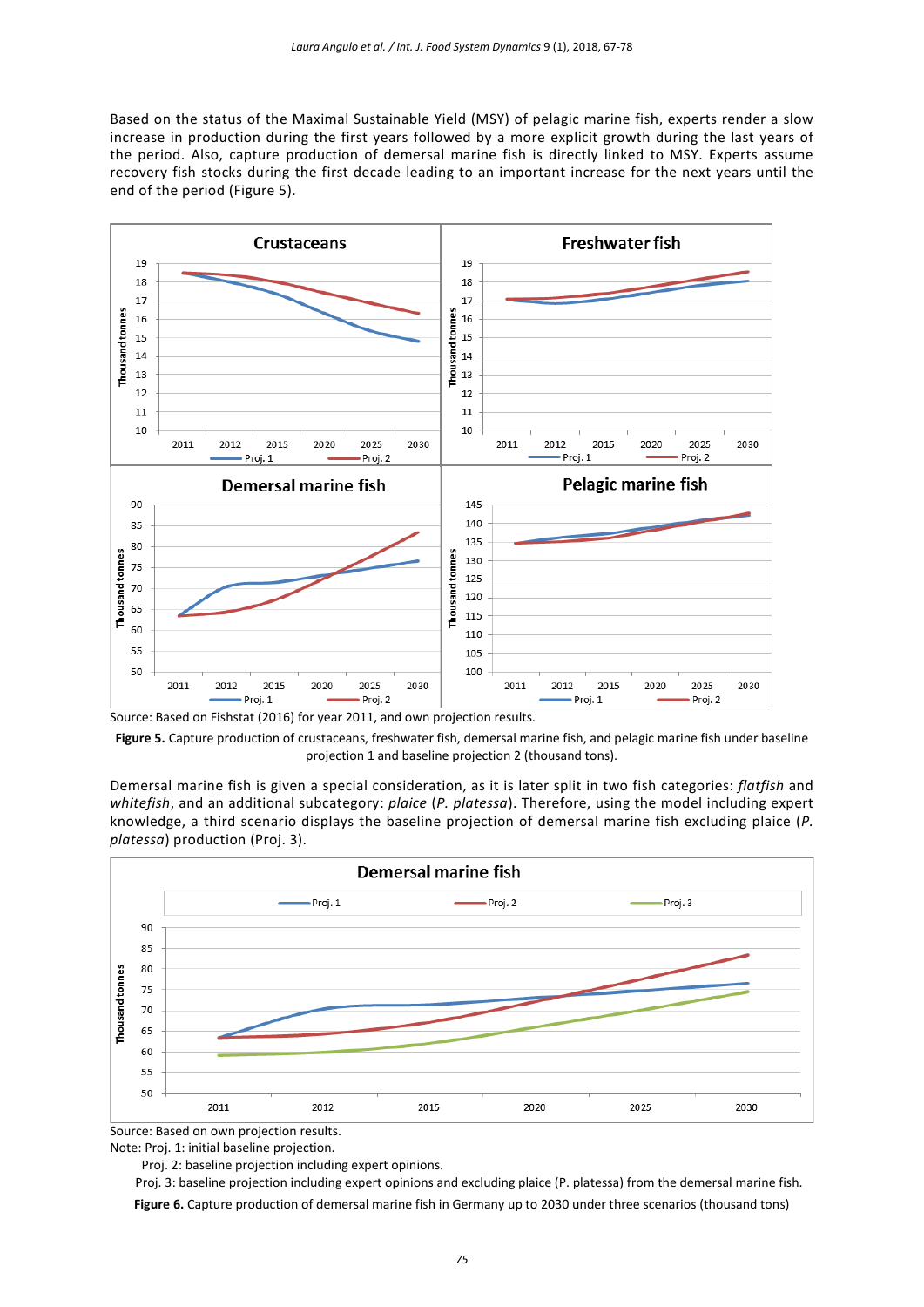New parameters were considered for this new category based on literature review and again adjusted according expert knowledge collected from the questionnaires. Results under baseline proj. 2 and baseline proj. 3 with respect to demersal marine fish capture production depict a similar development over the projected period. However, after 2015, the gap between both becomes wider (Figure 6). Exclusion of plaice (*P. platessa*) reduces projection levels of capture production of demersal marine fish, affecting as well its development. Thus, it reaches similar levels to those under the first baseline projection (Figure 7). Although, plaice (*P. platessa*) evolution will push the growth within demersal capture production, final capture production levels will stay lower than under proj. 2.



Source: Based on own projection results.

Note: Proj. 1: initial baseline projection.

Proj. 2: baseline projection including expert opinions.

Proj. 3 Dem.: baseline projection including expert opinions for demersal marine fish without plaice (P. platessa).

Proj. 3 Pl.: baseline projection including expert opinions for plaice (P. platessa).

Figure 7. Comparison of capture production of demersal marine fish with and without production of plaice "Pleuronectes *Platessa*" in Germany (thousand tons).

## **4 Summary and Conclusion**

Fish and fish products are important food items in Europe, especially in demand and trade whereas production mostly lags significantly behind demand. Innovation and fish stocks are relevant in future market dynamics, so that detailed projections on future developments of different fish categories will help to frame policies and technologies to increase sustainability and competitiveness of the sector. Therefore, the AGMEMOD model has been extended by the European country specific models for the markets of different categories. However, lack of appropriate available data is one of the main obstacles in modelling fish sectors. One option to overcome involved problems is to set-up a validation workshop which requires significant resources. In the paper, we pursue a different approach and try to apply questionnaires (written and oral) to achieve the same and examine their impacts on the outcomes.

Integration of different sources of knowledge may improve modelling results, as experts may have access to specific and critical information and additional data sources regarding the studied sector.

In the paper, expert knowledge with respect to market developments and technical innovations are considered in order to improve baseline projections of the fish market up to 2030 in Germany. Assessments of questionnaire lead to implement four additional categories to the seven prior ones, established by FAO, reflecting better the European situation. Experts suggested breaking up these categories: *flatfish* and *whitefish* from demersal marine fish category and *salmonidae* from freshwater and diadromous fish category, due to their significance for price dynamics, while the eleventh category represents the specie Plaice *"Pleuronectes Platessa"*. Based on the recommendation fishery and aquaculture sectors develop in different ways depending on the included knowledge. The initial model projection reflects slight increase in German capture production of demersal marine fish and freshwater and diadromous fish by 2030, and a higher growth in capture production of pelagic marine fish. In contrast, crustacean capture production will face a steep decrease. Experts' expectations on recuperation of fish stocks, changes in regulation and productivity improvement will alter the development of production of those fish groups. The new baseline projections show an even smoother increase at the beginning of the period, but a higher production level by the end of the period until 2030.

The analysis shows that expert knowledge may result in an extension of models and support modellers to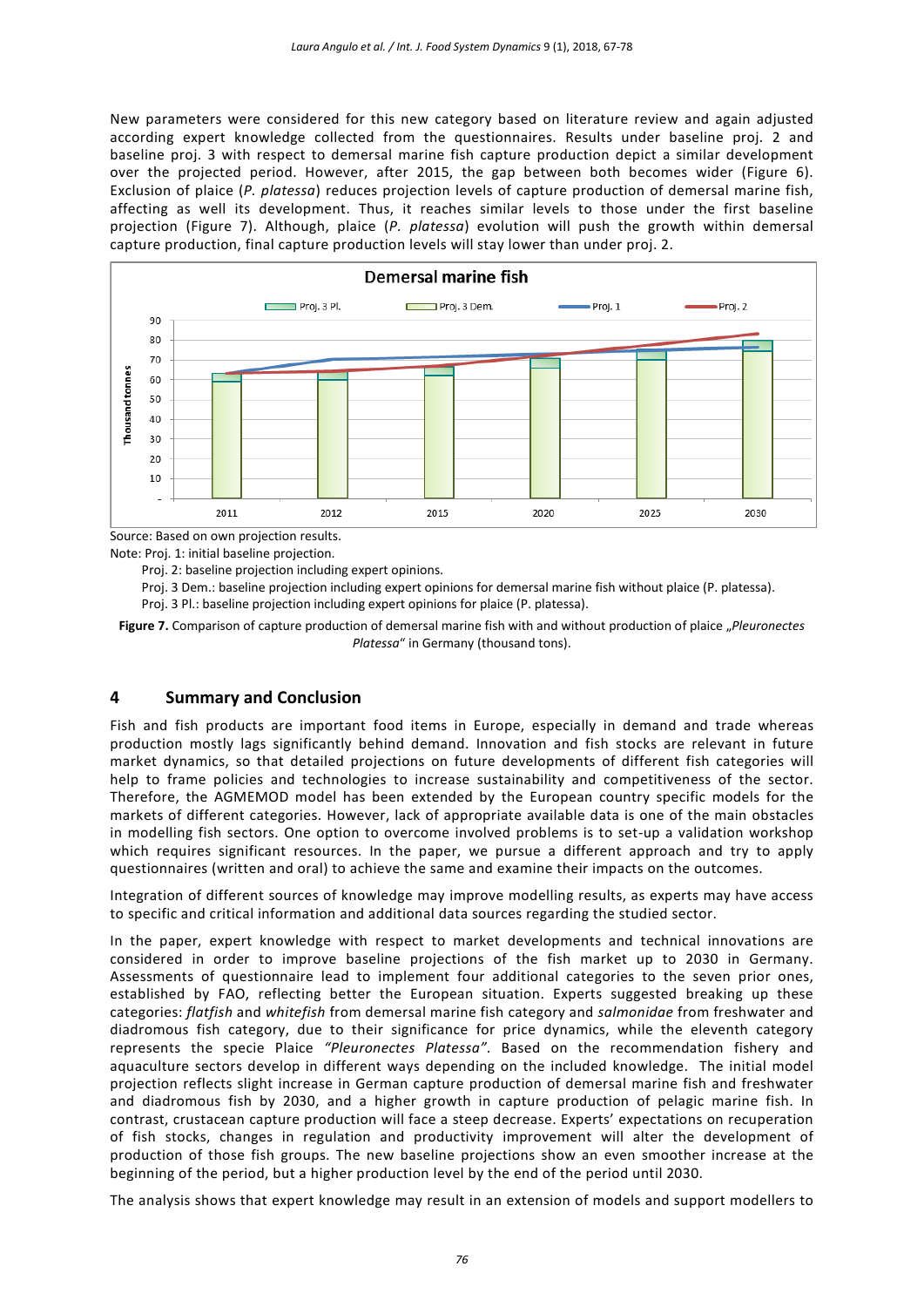apply more evidence based assumptions in models. Oral (guideline based) interviews are more suitable to improve model set-up and model structure as the interviewer can shape the process to fill existing gaps in data and knowledge on processes and technologies and on certain market outcomes. In addition, modellers can clarify open topics by further enquiries. However, trade-offs may exist with respect to the accuracy of parameter's calculation based on expert opinion and the simplicity of the model. To elicit expert knowledge and incorporate it in models may, in general, be subject to biases which, in consequence, may induce shortcoming into re-adjusting parameters. To minimize the risk, employment of a number of experts in expert discussion groups may be of advantages, especially if the experts have some different foci and perspectives and will achieve consensus. However, to extent the number of involved experts may require the additional resources on one hand and on the other the existence of a broader group of experts. A likely setup will be shaped by the questions on hand.

When it comes to the validation of market developments a written or online questionnaire may provide some advantage in favour of an oral interview. Although the written questionnaire does not allow to detail and to enquire further open topics, biases in the opinion of a single expert or a small group of experts can be cancelled out. Efforts and resources required in the process are limited and the process can even be automated. That does not indicate at all, that results are better. And this approach also calls for a bigger group of available experts. Hence, whether the expert knowledge really improves the model outcome needs further considerations., but the Fish module in AGMEMOD captures important inputs from experts of the German fishery market, so far as possible.

### **References**

Asche, F., Bjorndal, T. (1999). Demand elasticities for fish and seafood: A review, 94.

- Asche, F., Bjørndal, T., and Gordon, D. V. (2005). Demand structure for fish. *SNF Working Paper*, (**37**): 1–44.
- Avdelas, L., Papaharisis, L. (2006). The Market for Fishery Products in Greece: Recent Trends and Future Speculation. In *AQUAMEDIT 2006*.
- Bureau, U. S. C. (2015). International Data Base. Retrieved from http://www.census.gov/ipc/www/idb/
- Chantreuil, F., Hanrahan, K. F., and von Leeuwen, M. (2012). *The Future of EU Agricultural Markets by AGMEMOD*. Springer Science and Business Media.
- Chatzopoulos, T., Fellmann, T., and Jensen, H. (2016). EU commodity market development: Medium-term agricultural outlook. In *Proceedings of the October 2016 workshop*. JRC Conference and Workshop Reports, European Commission, JRC104101. http://doi.org/10.2791/157002
- Delgado, C. L., Wada, N., Rosegrant, M. W., Meijer, S., and Ahmed, M. (2003). *Fish To 2020 Supply and Demand in Changing Global Markets* (Vol. **62**). WorldFish.
- Dey, M. M., Garcia, Y. T., Kumar, P., Piumsombun, S., Haque, M. S., Li, L., and Koeshendrajana, S. (2008). Demand for fish in Asia: A cross-country analysis. *Australian Journal of Agricultural and Resource Economics*, *52*(3): 321–338. http://doi.org/10.1111/j.1467-8489.2008.00418.x
- Dey, M., Rodriguez, U.-P., Briones, R., Li, C., Haque, M., Li, L., and Ahmed, M. (2004). Disaggregated projections on supply, demand, and trade for developing Asia: Preliminary results from the AsiaFish model. *IIFET 2004 Japan Proceedings*, (**5945**): 1–10.
- EUMOFA. (2016). *The EU Fish Market 2016 Edition*. European Union, Brussels.
- FAO. (1998). Rural Aquaculture: Overview and Framework for Coutry Reviews Definitions. Retrieved September 15, 2017, from http://www.fao.org/docrep/003/x6941e/x6941e04.htm
- FAO. (2012). *The State of World Fisheries and Aquaculture 2012*. Rome, Italy: Food and Agriculture Organisation. http://doi.org/10.5860/CHOICE.50-5350
- FAO. (2016a). Food Balance Sheets. Retrieved from http://www.fao.org/faostat/en/#data/FBS
- FAO. (2016b). *The state of world fisheries and aquaculture 2016. Contributing to food security and nutrition for all.* Rome.
- FAOSTAT. (2016). FAOSTAT Online Database. Retrieved June 20, 2008, from http://www.fao.org/faostat/en/
- Fishstat. (2016). FishstatJ. Retrieved June 20, 2008, from http://www.fao.org/fishery/statistics/software/ fishstatj/en
- Fousekis, P., Revell, B. J. (2004). Retail Fish Demand in Great Britain and Its Fisheries Management Implications. *Marine Resource Economics*, *19*(4): 495–510.